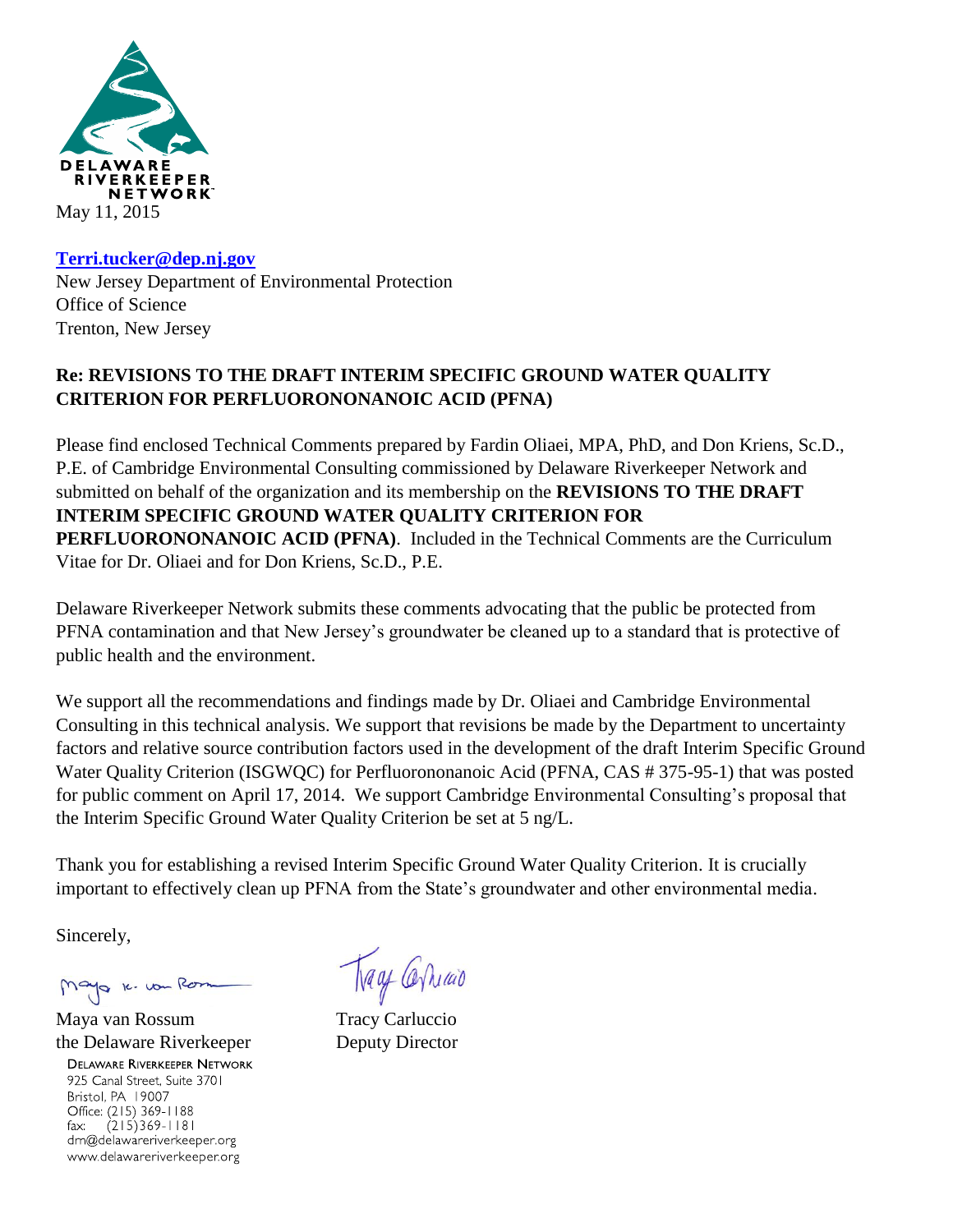Attachments:

Technical Comments to NJDEP re. Revisions to The Draft Interim Specific Ground Water Quality Criterion for Perfluorononanoic Acid (PFNA), May 10, 2015, including Curriculum Vitae for Fardin Oliaei, MPA, PhD. and Don Kriens, Sc.D., P.E.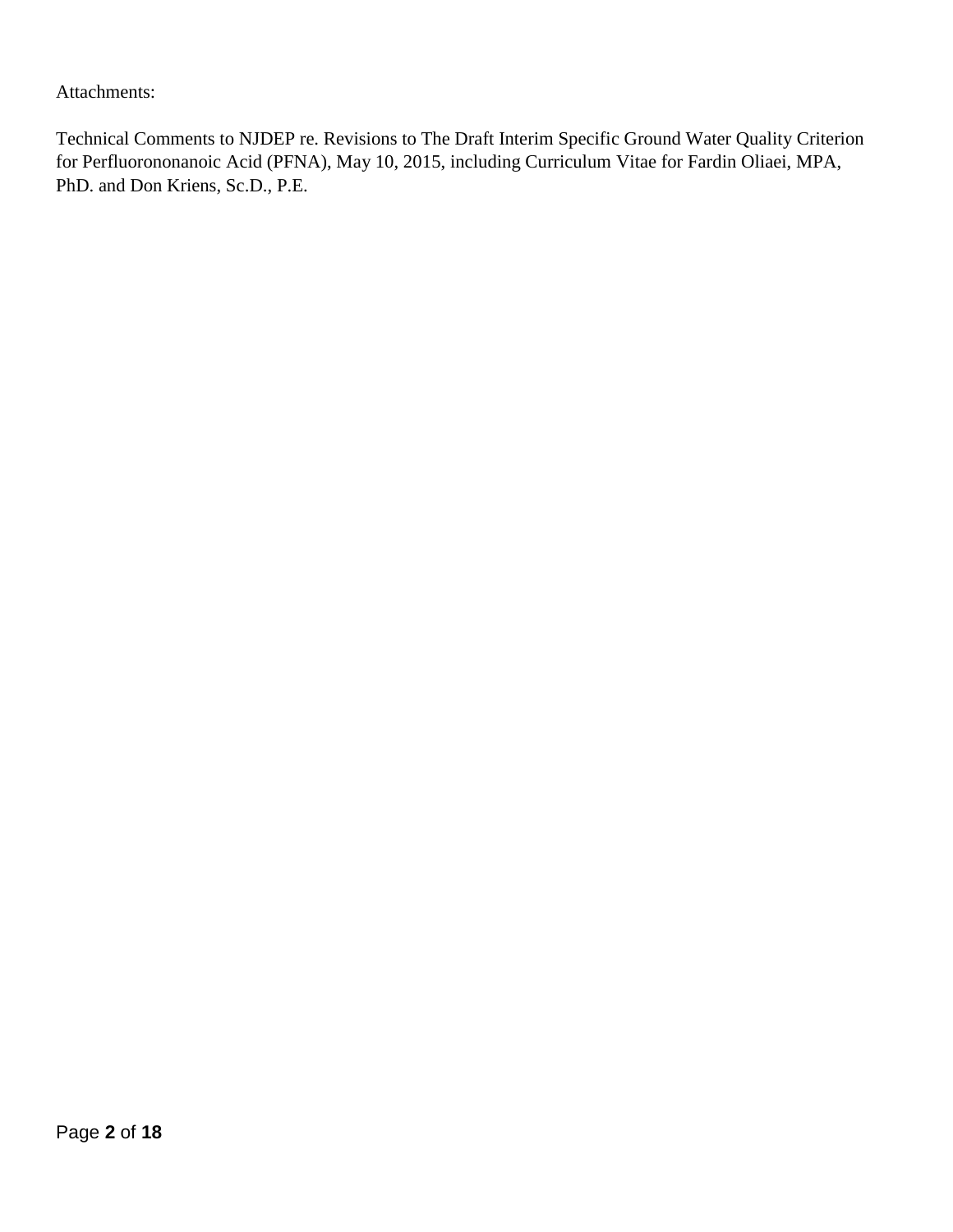# Technical Comments to New Jersey Department of Environmental Protection April 9, 2015 Request for Public Input

## REVISIONS TO THE DRAFT INTERIM SPECIFIC GROUND WATER QUALITY CRITERION FOR PERFLUORONONANOIC ACID (PFNA)

Prepared by

Fardin Oliaei MPA, Ph.D.

Don Kriens Sc.D., P.E.

Cambridge Environmental Consulting

May 10, 2015

Page **3** of **18**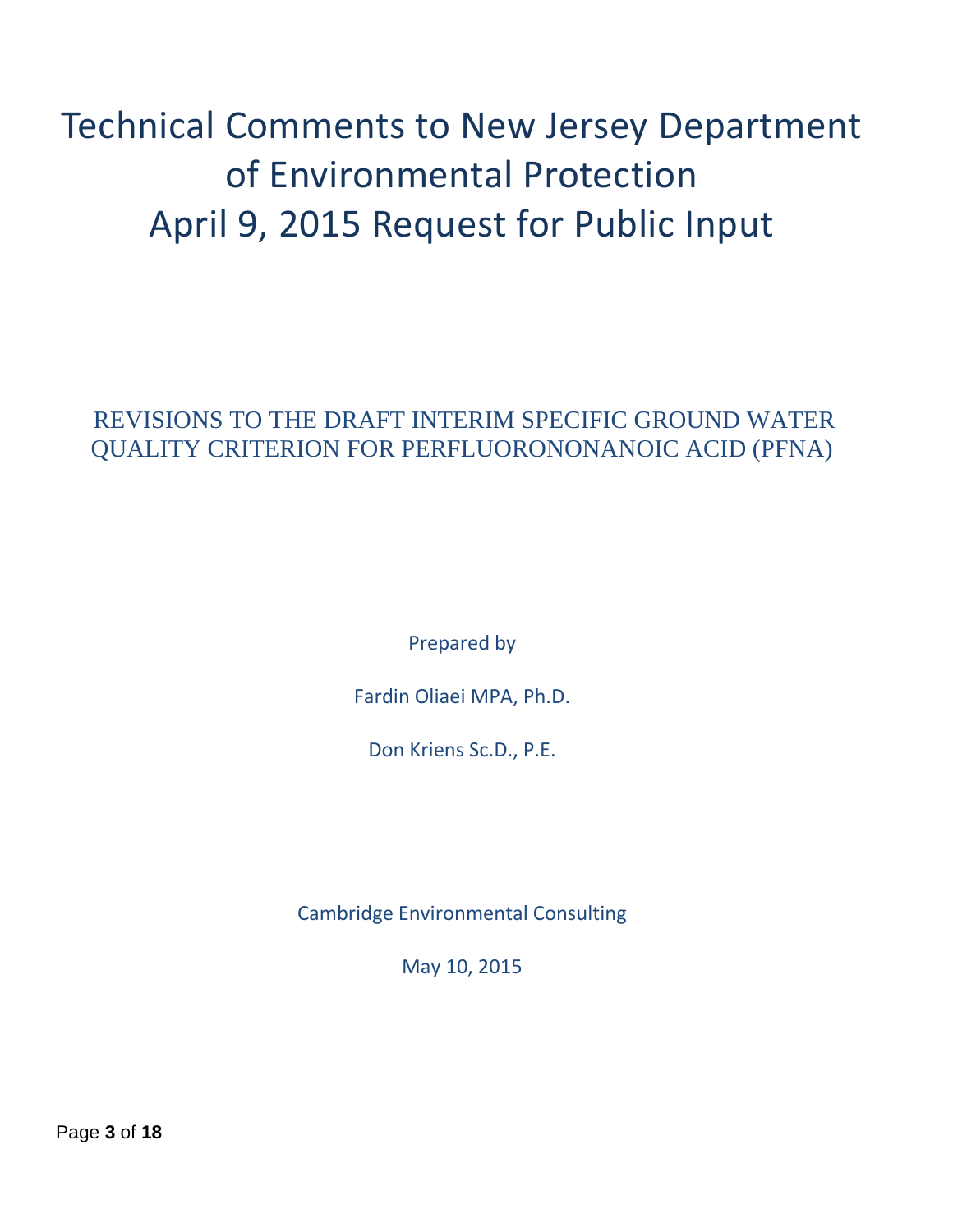## **PREFACE**

The opinions in this report are stated to a reasonable degree of scientific probability. The methods and principles used in forming these opinions are generally accepted within the scientific community, and are consistent with their regular application within the scientific community. Qualifications of the authors, including publications where applicable, are summarized in the attached resumes. We reserve the right to modify or supplement opinions stated in this report.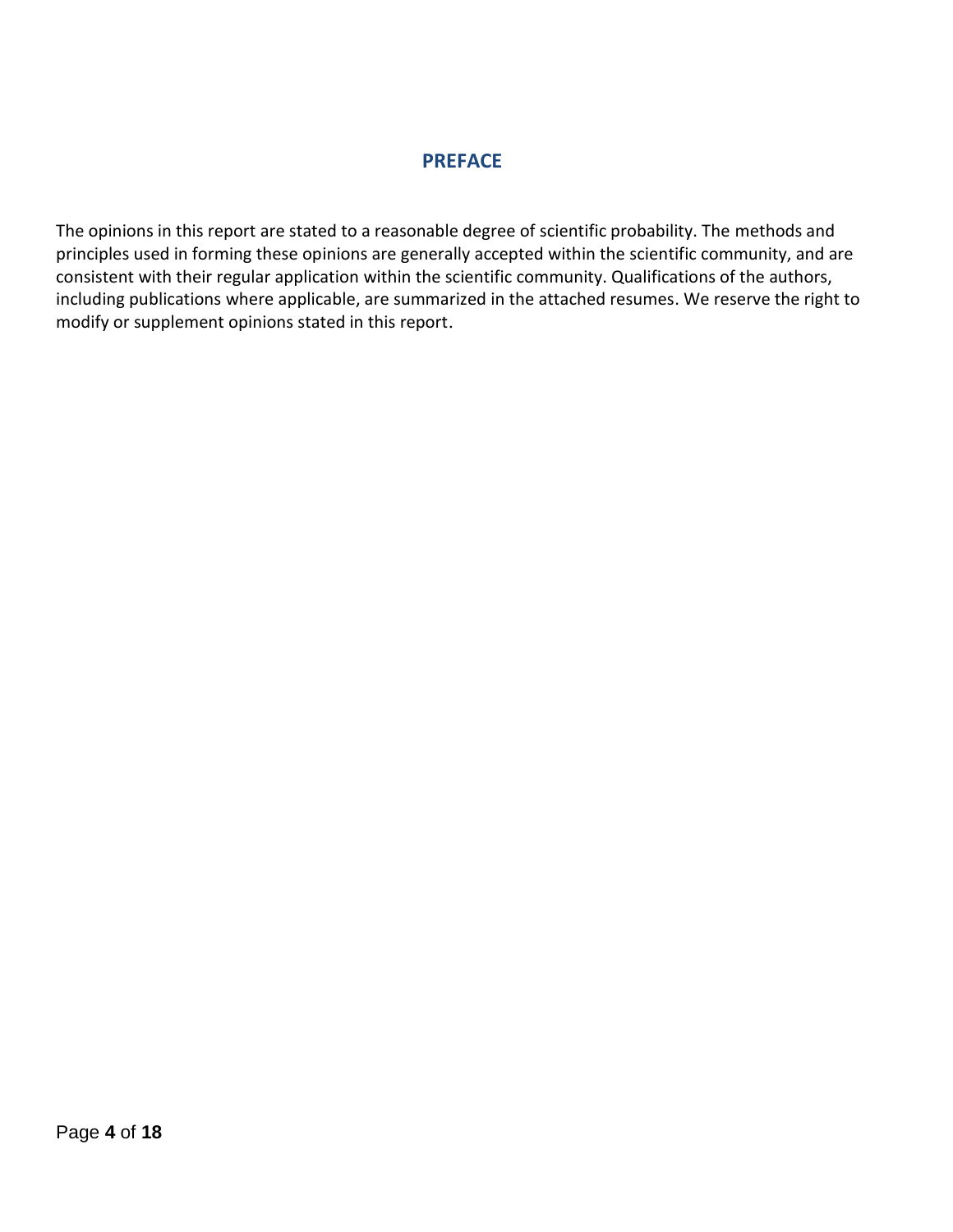The following is in response to the New Jersey Department of Environmental Protection (NJDEP) request for public comment on April 9, 2015 regarding revisions to uncertainty factors and relative source contribution factors used in the development of the draft Interim Specific Ground Water Quality Criterion (ISGWQC) for Perfluorononanoic Acid (PFNA), which was posted for public comment on April 17, 2014. The revised uncertainty factors and relative source contribution factors are used by NJDEP to derive a revised interim ground water criterion. The higher of the proposed interim ground water criterion or the practical quantitation limit (PQL) for PFNA will be used as the numerical standard to be applied in New Jersey Class II-A aquifers.

## *Uncertainty Factors (UFs)*

In its interim draft PFNA groundwater criterion (NJDEP 2014) NJDEP proposed a cumulative or composite uncertainty factor (CUF) of 300, now revised to a CUF of 1000 (NJDEP 2015). The revised CUF of 1000 is based on a UF of 10 for intraspecies differences (human variation), a UF of 10 for extrapolation from nonchronic to chronic, a UF of 3 for incomplete database (notably for the lack of carcinogenic studies), and a UF of 3 (3.16) for extrapolation from animal to human (interspecies) for toxicodynamic differences.

We concur that toxicokinetic differences between species (human and test animals) is accommodated since the target tissue in both species is blood serum level. Therefore, no UF is needed for toxicokinetic interspecies extrapolation and the total UF for interspecies is 3, based on the ½ log unit of 10 (square root of 10) for each of toxicokinetic and toxicodynamic interspecies differences, or 3 rounded from 3.16 for toxicodynamic differences alone. This is consistent with EPA's position: "interspecies differences in TK are defined as differences in the external dose producing the same level of the dose metric in the target tissue of interest in test animals" (USEPA 2014a).

We concur with use of a UF of 10 for intraspecies variation in humans and a UF of 10 for extrapolation from non-chronic to chronic, as these UFs are consistent with EPA guidance.

NJDEP uses a UF of 3 for incomplete database although important toxicological endpoint data are missing for PFNA, notably cancer testing in animals. A UF of 10 could also be reasonably applied as the default for incomplete database. If we use a UF of 10 for lack of data then a CUF would be 3000. However, uncertainty values chosen are inherently subject to bias, and therefore a resultant calculation can be manipulated – either towards a conservative or a less conservative result. We have no scientific basis to assign a more conservative UF value for incomplete database, underscoring the use of professional judgment where a UF of 3 and 10 are often equivalently applied in risk assessments for lack of data, as an expression of the range of missing data.

We concur with a CUF of 1000, which is consistent with CUF's commonly applied in other health risk assessments for non-carcinogenic endpoints. We note that although a CUF of 3000 could also be reasonably applied, it generally represents the highest CUF level used in risk assessments.

## *Relative Source Contribution Factor*

Although derivation of a relative source contribution (RSC) factor based on chemical-specific exposure data improves accuracy, we disagree with the basis used in NJDEP's analysis that determined an RSC of 0.50 for PFNA. We find that potential PFNA exposures from local sources other than drinking water, such as locally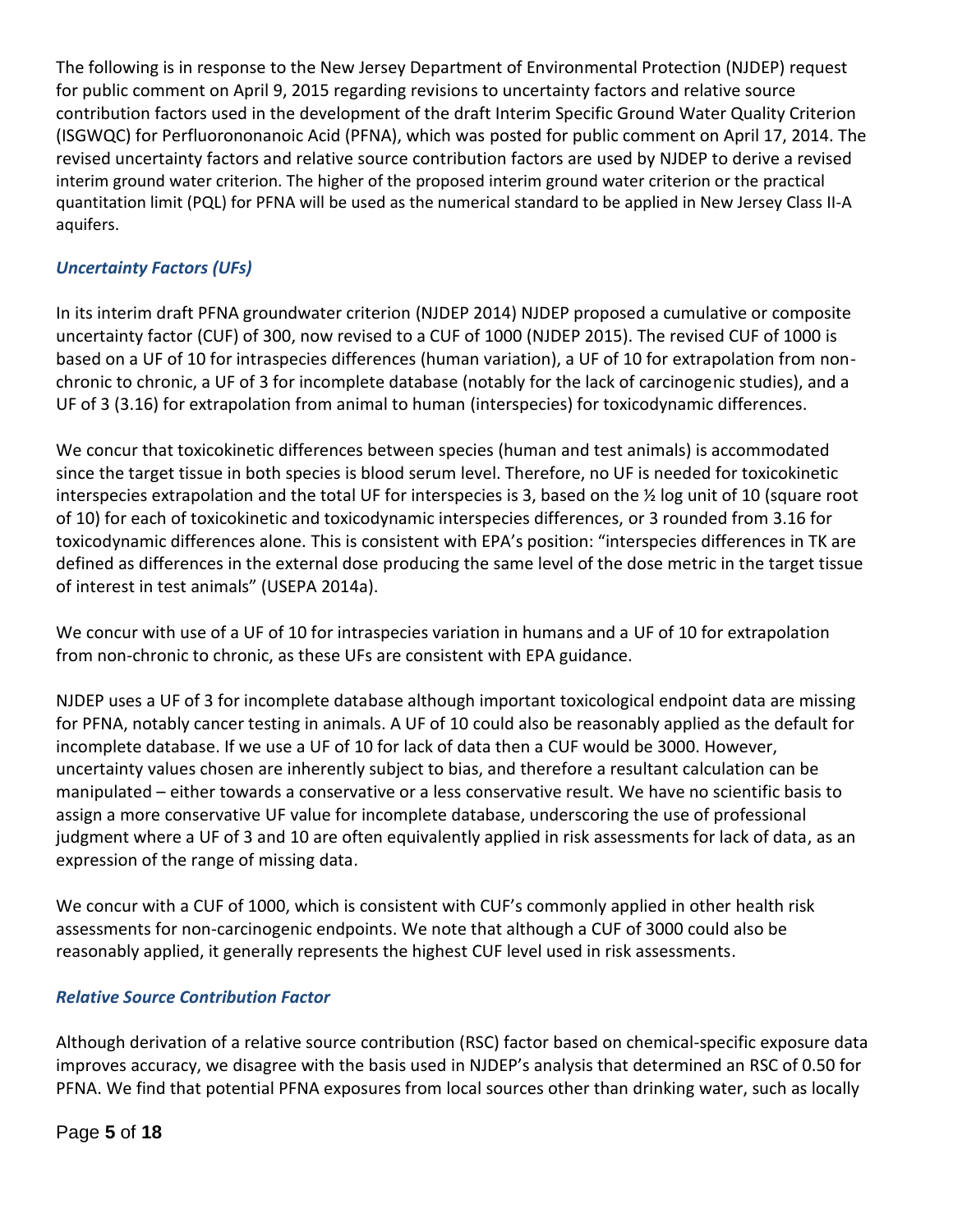grown vegetables, recreationally caught fish, indoor contamination, and soils, in areas and regions with known perfluorochemical (PFC) and PFNA contamination, were not fully taken into account.

NJDEP proposes to use the upper tail (95<sup>th</sup> percentile) of the U.S. population distribution of PFNA serum concentration (NHANES 2011-2012) as a surrogate for non-drinking water sources, including food, soil, air, water, and consumer products. Although the 95<sup>th</sup> percentile is an upper percentile of PFNA serum distribution in the normal population (uninfluenced by contaminated drinking water), it is not necessarily representative of serum concentrations of individuals exposed to non-drinking water sources of PFCs, including PFNA, in known "local" PFC contaminated regions/areas. The variability of national PFNA serum levels is as, or more likely, due to within-population pharmacokinetic differences. Humans respond differently to the same or similarly dosed chemical exposures based on exogenous and intrinsic factors, as well as life stages, which would affect PFNA serum levels. Therefore, the 95<sup>th</sup> percentile serum PFNA may not be singularly representative of an upper level of serum concentrations associated with non-drinking water inputs of PFNA, but rather due to toxicokinetic differences across the population. In addition, the 95<sup>th</sup> percentile serum as a surrogate for non-drinking water inputs is very unlikely to be representative in areas where PFC contamination has been shown to be present.

NJDEP indicates that PFNA from all non-drinking water sources in the area/region are negligible, and bases this on recent information provided by the Delaware River Basin Commission (DRBC) that shows that PFNA was not detected in two species of fish, white perch and channel catfish, from sampling performed in 2010 and 2012 (NJDEP 2015). Elevated levels of PFNA were found in these two species of fish from the same locations on the Delaware River in the vicinity of communities where ground water is contaminated with PFNA in 2004-2007 (DRBC, 2009). Based solely on analyses of two fish species for PFNA, NJDEP assumes that the 95<sup>th</sup> percentile U.S. population PFNA serum level of 2.54 ng/mL represents a reasonable and protective estimate of all non-drinking water exposures. This reasoning is not supportable.

First, we note that only two species (white perch and channel catfish) were tested for PFNA in the Delaware River in areas where the highest levels of PFNA in groundwater have been reported, hardly representative of all recreational fish potentially contaminated with PFNA and consumed. Presumably, analysis was limited to white perch and channel catfish (in lower Delaware River "tidal" locations) since they are on fish consumption advisories for other contaminants (PCBs) in the Delaware River. In fact, the DRBC states that data collected for these fish are used to track the progress of PCB TMDLs established by the U.S. EPA in 2003 (DRBC 2012).

Because a wide range of fish are recreationally and commercially consumed, several fish species need to be tested in rivers at various locations to determine the extent of PFC contamination, and enable an evaluation of their risk to consumers. Researchers have found widely varying PFC levels in fish within and between species, and bioaccumulation factors for PFCs (PFOS) vary greatly from study to study and among species within studies (Oliaei 2006; MPCA 2010; Oliaei 2012). Researchers have found that PFC concentrations do not necessarily increase with trophic position. In Minnesota the following levels of increasing levels of PFOS have been found in some of the fish tested: (channel catfish < walleye < carp <bluegill < white bass < smallmouth bass) (McCann 2007). For example, bluegill in Mississippi River locations are generally low in environmental contaminants (PCB, Hg) but have relatively high PFOS levels, generally much higher PFOS levels than fish at higher trophic levels. In Alabama (Bakers Creek and the Tennessee River) PFOS in channel catfish were 7 to 886 times lower than PFOS found in largemouth bass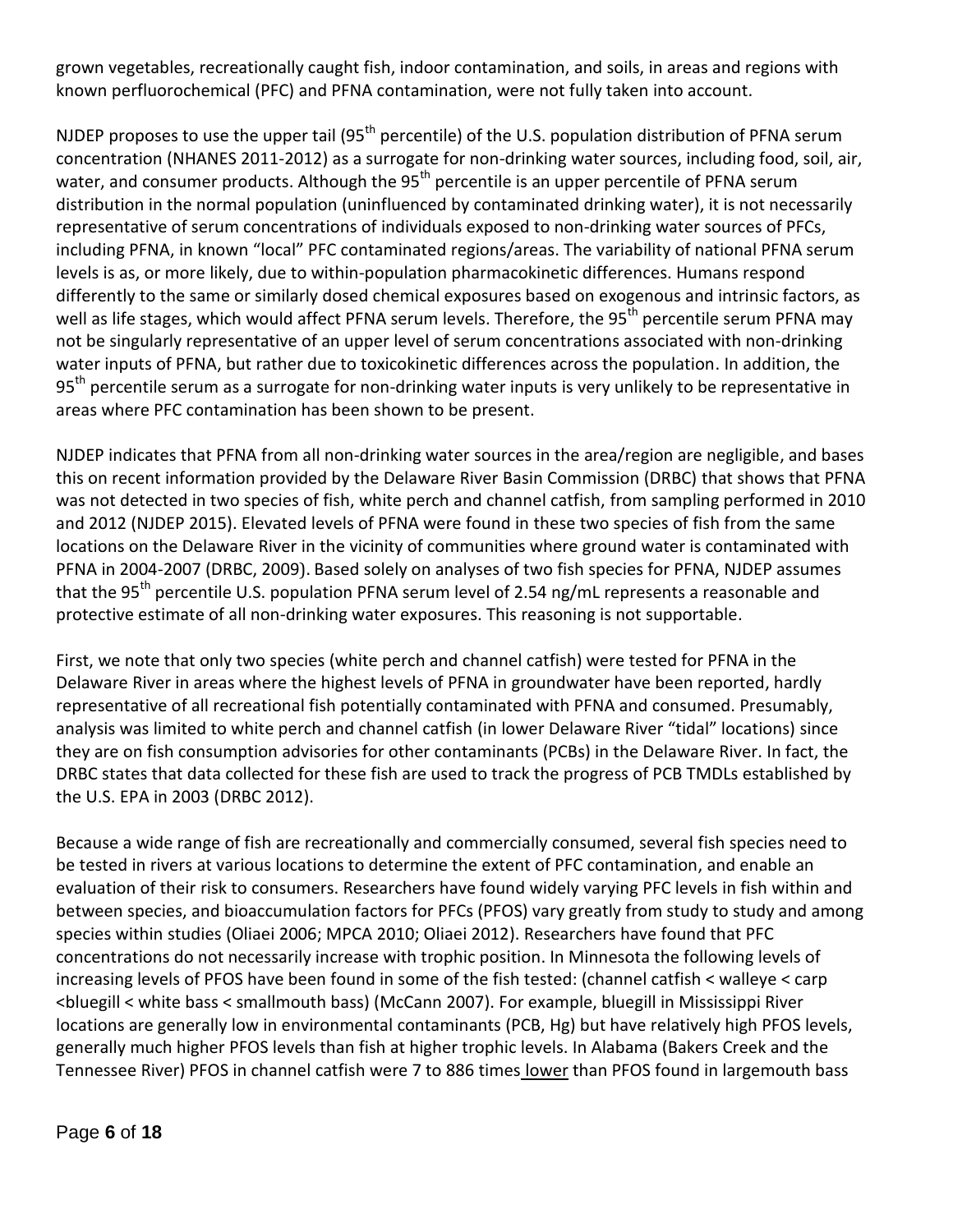(Sass). Large differences in PFOS and PFNA concentrations between species would also be expected within the Delaware River.

Second, NJDEP analysis disregards other non-drinking water sources in its calculation of a RSC. In areas with known PFC contamination, researchers have also found a significant positive association between serum PFC (PFOA) levels and home-grown vegetable consumption after adjusting for water (PFOA) concentrations, suggesting that locally grown food may be an important source of exposure (Hoffman 2011). This association was also found in other studies (Bartell 2010; Steenland 2009). We would expect a similar pattern with PFNA.

It cannot be concluded that non-detection of PFNA in only two fish species would be representative of all non-drinking water inputs (locally grown food, all species of fish consumed, indoor air exposures, local soils, etc.) in areas where known PFC and PFNA contamination has occurred. An RSC of 0.50, based solely on an assumption that background U.S. PFNA serum levels (95<sup>th</sup> percentile) represent non-drinking water sources, is cursory and ignores other potential local PFNA inputs.

We believe that NJDEP has not supported a data-driven RSC alternative to the default RSC of 0.20, and therefore the default RSC of 0.20 should continue to be used in the ISGWQC calculation, until such time data is developed to formulate a data-driven RSC for this region.

## *Derivation of ISGWQC*

We propose that the ISGWQC be derived as follows, using a RSC of 0.20 and a CUF of 1000:

### **Adults**

Summary of variables used and values

| <b>BMDL</b>                                                                                  | POD of 5200 ng/ml                                                                                                                                                                                                                                                    |
|----------------------------------------------------------------------------------------------|----------------------------------------------------------------------------------------------------------------------------------------------------------------------------------------------------------------------------------------------------------------------|
| <b>CUF</b>                                                                                   | 1000                                                                                                                                                                                                                                                                 |
| <b>RSC</b>                                                                                   | 0.20                                                                                                                                                                                                                                                                 |
| Serum: water ratio                                                                           | 200:1                                                                                                                                                                                                                                                                |
| default adult body weight<br>default adult intake<br>children body weight<br>children intake | 80 kg updated default mean body weight adult (USEPA 2014b)<br>3L/day 90 <sup>th</sup> percentile updated default intake (USEPA 2014b)<br>16.8 kg mean, weighted by age groups 1-6<br>0.69 L mean, 1.19 L/day 90 <sup>th</sup> percentile following EPA default basis |

target serum level =  $5200$  ng/ml =  $5.2$  ng/ml 1000 CUF

Increase in human serum level that can result from drinking water exposure only:

5.2 ng/ml x 0.20 RSC = 1.04 ng/ml  $(1040 \text{ ng/L})$ 

MCL = 1040 ng/L = **5.2 ng/L (5 ng/L) ADULT**

Page **7** of **18**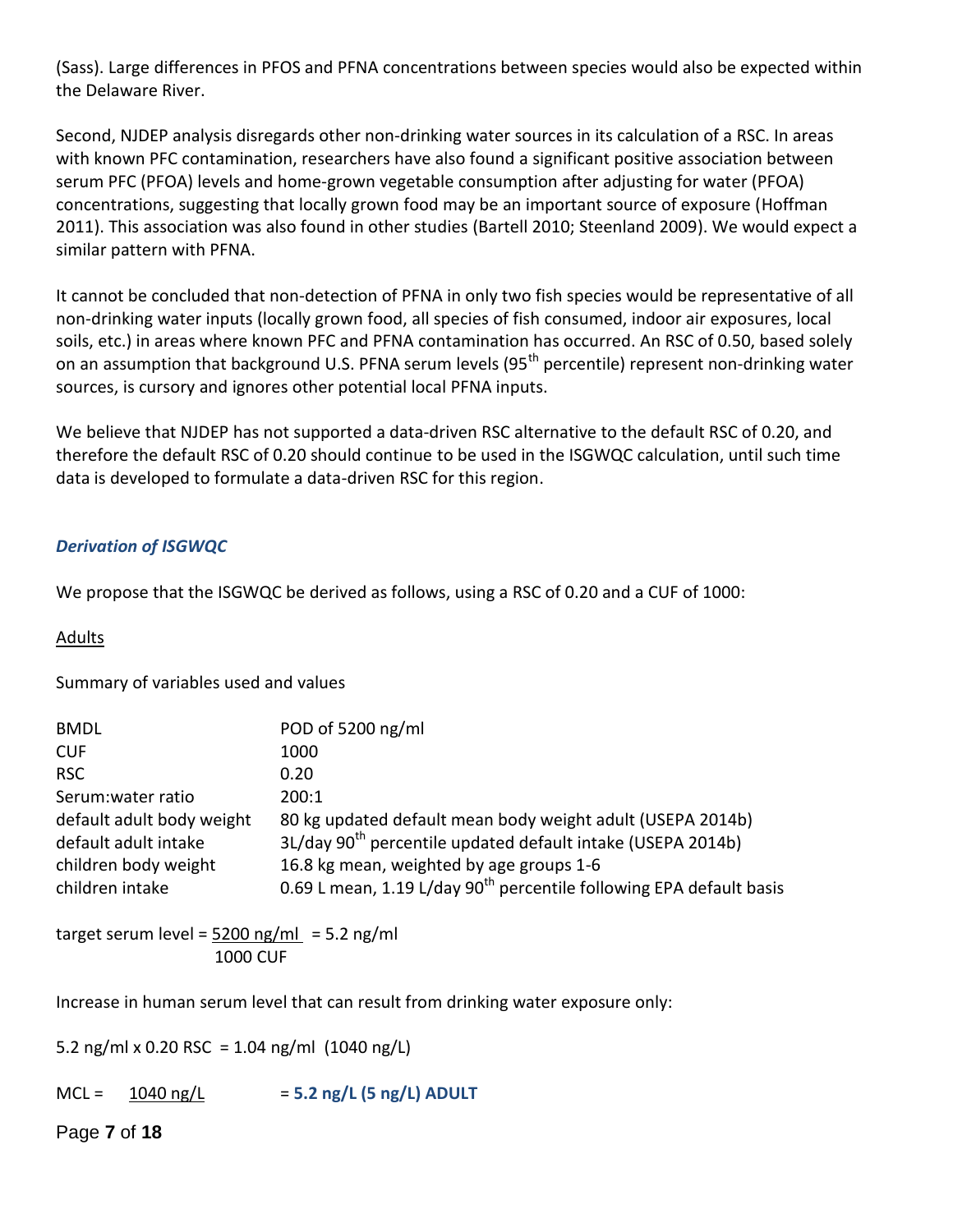## 200:1 serum:water

## Children

We propose that the ISGWQC be based on protection of a vulnerable group, children age 1-6

Reference dose (RfD) calculated from adult using updated EPA defaults of 80 kg body weight, 3 L/day water intakes:

 $5.2$  ng/L x 3 L/day = 0.975 ng/kg/day RfD (note: using prior adult defaults is 0.74 ng/kg/d) 80 kg x 0.20 RSC

To extrapolate to children age group 1-6 we use the same allowable mass intake RfD of 0.975 ng/kg/day and calculate a MCL using a mean child body weight of 16.8 kg and mean child water intake of 0.69 L/day. (These values were determined using EPA 2011 Exposure Factor Handbook data (EPA 2011), taking smaller increments of age groups and gender, combined by weighting the means of group increments, and pooling variances to determine means and standard deviations.)

## 0.975 ng/kg/day x 16.8 kg x 0.20 RSC = **4.75 ng/l MCL (5 ng/L) CHILDREN 1-6** 0.69 L/day (mean value)

Following the EPA's default criteria of the 90<sup>th</sup> percentile distribution of water intakes for adults, we found a 1.19 L/day water ingestion rate for children 1-6 at the 90<sup>th</sup> percentile, based on our derivation of a lognormal distribution of water intakes for this combined age group, as shown in the graph below.



Graph: Lognormal Distribution of Water Intakes for Children Group Ages 1-6

Using a  $90<sup>th</sup>$  percentile water intake rate for children group age 1-6 we find:

0.975 ng/kg/day x 16.8 kg x 0.20 RSC = **2.75 ng/l MCL (3 ng/L) CHILDREN 1-6** 1.19 L/day (90<sup>th</sup> percentile intake)

## **At a minimum we propose that the ISGWQC be 5 ng/L.**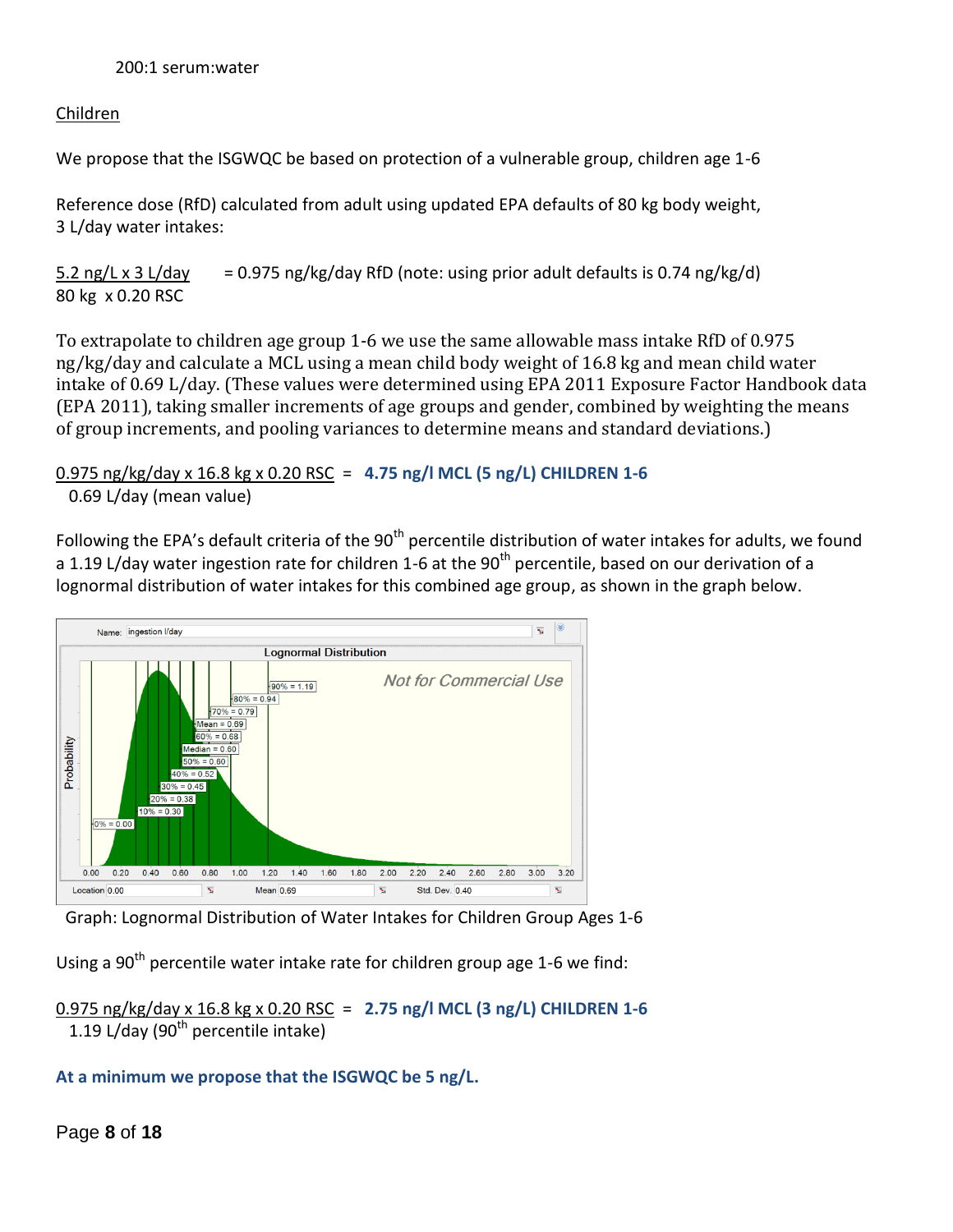## **References**

Bartell S, Calafat A, Lyu C, Kato K, Ryan B, Steenland K (2010). Rate of Decline in Serum PFOA Concentrations after Granular Activated Carbon Filtration at Two Public Water Systems in Ohio and West Virginia. Environmental Health Perspectives, volume 118, number 2, February 2010.

DRBC (2009). Delaware River Basin Commission. Contaminants of Emerging Concern in the Tidal Delaware River Pilot Monitoring Survey 2007−2009. Delaware River Basin Source Water Collaborative Webinar. Source Water Protection and Contaminants of Emerging Concern. September 25, 2012. <http://www.state.nj.us/drbc/library/documents/DRBSWC-MacGillivray-2012.pdf

DRBC (Delaware River Basin Commission) 2012. DRBC Newsletter, Dec. 2012.

Hoffman K, Webster T, Bartell S, Weisskopf M, Fletcher T, Vieira V, (2011). Private Drinking Water Wells as a Source of Exposure to Perfluorooctanoic Acid (PFOA) in Communities Surrounding a Fluoropolymer Production Facility. Environmental Health Perspectives, volume 119, number 1, January 2011.

McCann J, Kelly J, Solem L, (2007), Perflourochemicals in Fish Fillets from Minnesota Poster Presented at the National Forum on Contaminants in Fish, July 2007.

MPCA (Minnesota Pollution Control Agency) 2010. Mississippi River Pool 2 Intensive Study of Perfluorochemicals in Fish and Water: 2009, Mar 2010. NJDWQI (New Jersey Drinking Water Quality Institute) (2015), Health-Based Maximum Contaminant Level Support Document: Perfluorononanoic Acid (PFNA). March 2015.

Oliaei F, Kriens D, Kessler K, (2006). Investigation of Perfluorochemical (PFC) Contamination in Minnesota Phase One, Report to Minnesota Senate Environmental Committee, 2006.

Oliaei F, Kriens D, Weber R, Watson A, (2012). PFOS and PFC releases and associated pollution from a PFC production plant in Minnesota (USA), Environ Sci Pollut Res, November 2012.

NHANES 2011-2012, CDC, [http://wwwn.cdc.gov/nchs/nhanes/search/nhanes11\\_12.aspx](http://wwwn.cdc.gov/nchs/nhanes/search/nhanes11_12.aspx)

NJDEP 2015, REQUEST FOR PUBLIC INPUT ON REVISIONS TO THE DRAFT INTERIM SPECIFIC GROUND WATER QUALITY CRITERION FOR PERFLUORONONANOIC ACID (PFNA) APRIL 9, 2015

NJDEP 2014, SUMMARY of DRAFT INTERIM SPECIFIC GROUND WATER CRITERION for PERFLUORONONANOIC ACID (PFNA, C9), NJDEP Office of Science, March 14, 2014

Steenland K, Jin C, MacNeil J, Lally C, Ducatman A, Vieira V, Fletcher T, (2009). Predictors of PFOA Levels in a Community Surrounding a Chemical Plant. Environmental Health Perspectives volume 117, number 7, July 2009.

USEPA 2011, Exposure Factors Handbook, EPA/600/R-090/052F | September 2011 | www.epa.gov

Page **9** of **18**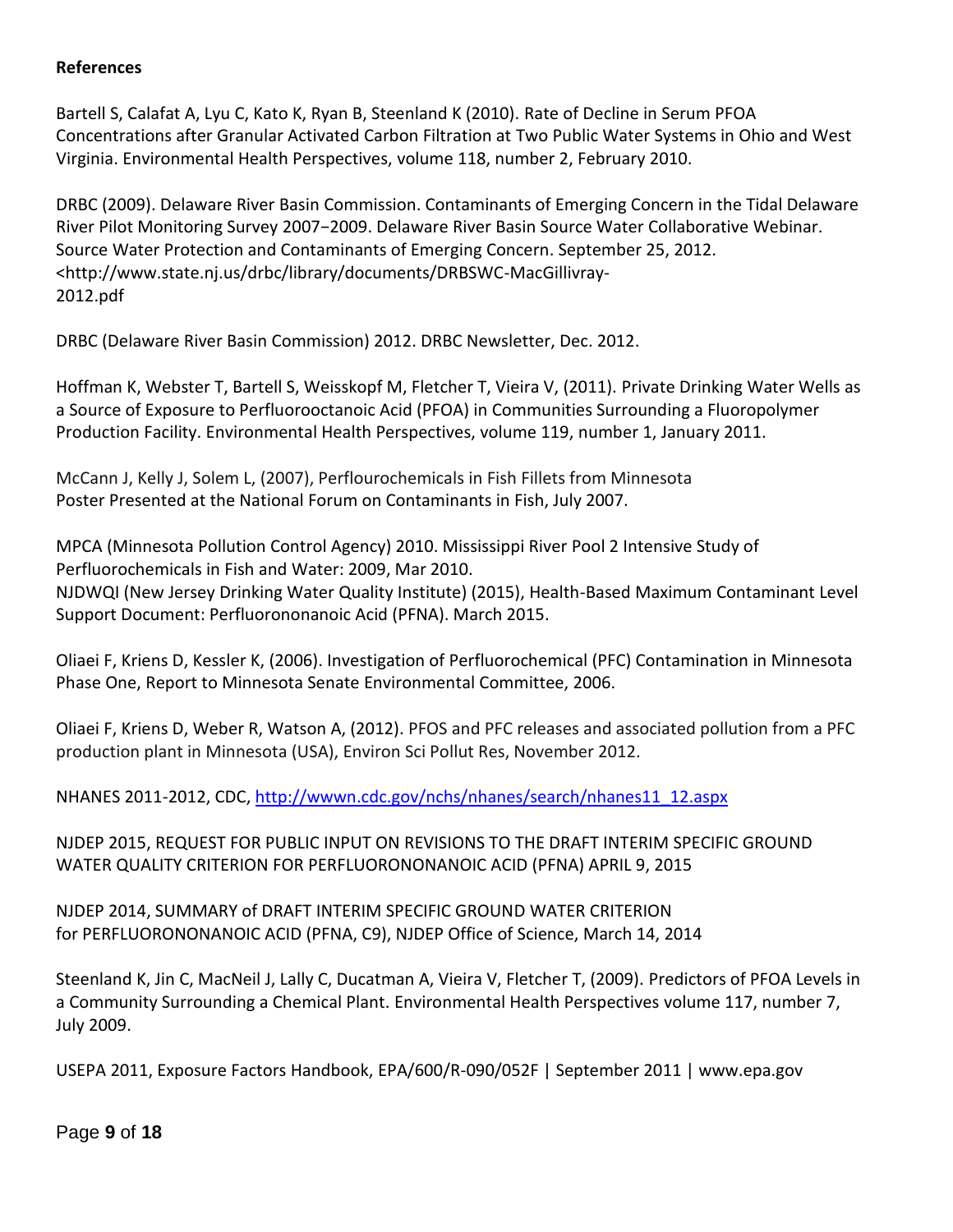USEPA 2014a. Guidance for Applying Quantitative Data to Develop Data-Derived Extrapolation Factors for Interspecies and Intraspecies Extrapolation. EPA/100/R-14/002F, 2014.

USEPA 2014b. Human Health Ambient Water Quality Criteria: Draft 2014 Update. EPA-820-F-14-003. May 2014.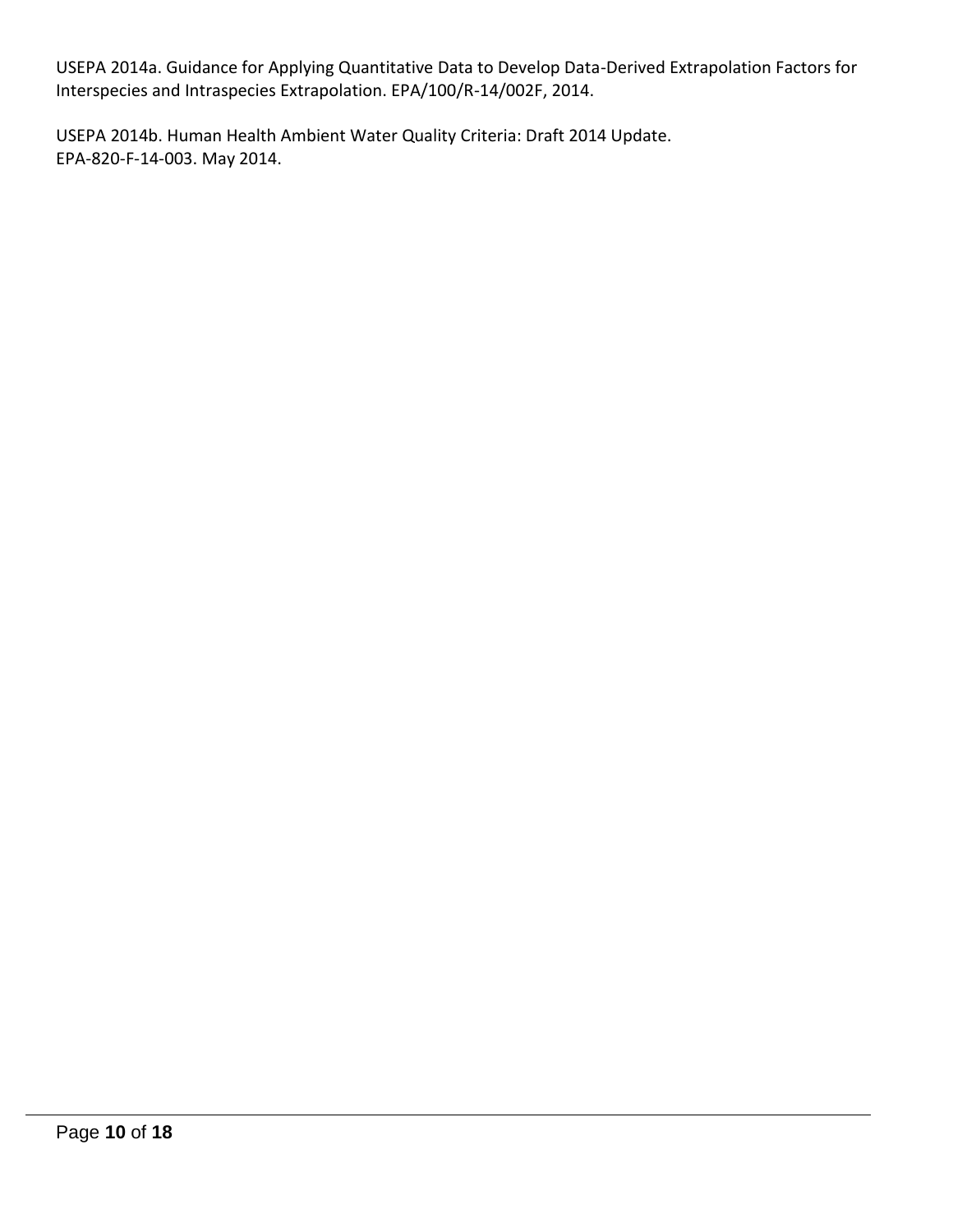## **Fardin Zoe Oliaei** *[fardin\\_oliaei@hks09.harvard.edu](mailto:fardin_oliaei@hks09.harvard.edu) Phone: 617-775-5797* **PROFILE**

- **Accomplished scientist with years of experience in creating innovative solutions to challenging environmental problems related to public health, policy development and environmental sustainability.**
- **Experienced project manager with skills in the application of analytical methods and techniques necessary for working within the framework of state/federal environmental and public health organizations.**
- **Registered independent consultant in the UNEP and UNIDO experts' roster for U-POPs and New-POPs and implementation of the Stockholm Convention on Persistent Organic Pollutants.**
- **Rigorous researcher and team leader experienced in spearheading all phases of (planning, budgeting, developing, conducting, and directing) of environmental project management.**
- **Effective communicator with ability to translate complex scientific data into coherent material in order to inform audiences with varying degrees of knowledge about environmental issues.**
- **Conscientious professional with experience presenting expert witness testimony in litigation cases involving a wide range of environmental problems and related public health issues.**
- **Experienced college instructor developing and teaching natural sciences and environmental science and public health policy courses.**

## **EDUCATION**

**Harvard University School of Public Health, Boston, MA Audited several courses: Air Pollution; Water Pollution; and Risk Assessment** 

**Harvard University John F. Kennedy School of Government, Cambridge, MA Master in Public Administration Concentration***:* **Leadership and International Env. Health Policy and Management**

## **Western Michigan University, Kalamazoo, MI PhD in Environmental Sciences**

 **Dissertation title: Acid Rain and Lake Acidification Impacts on Aquatic Life MS in Biology** 

**Thesis title: Drinking Water Quality and Waterborne Diseases in Rural Iran**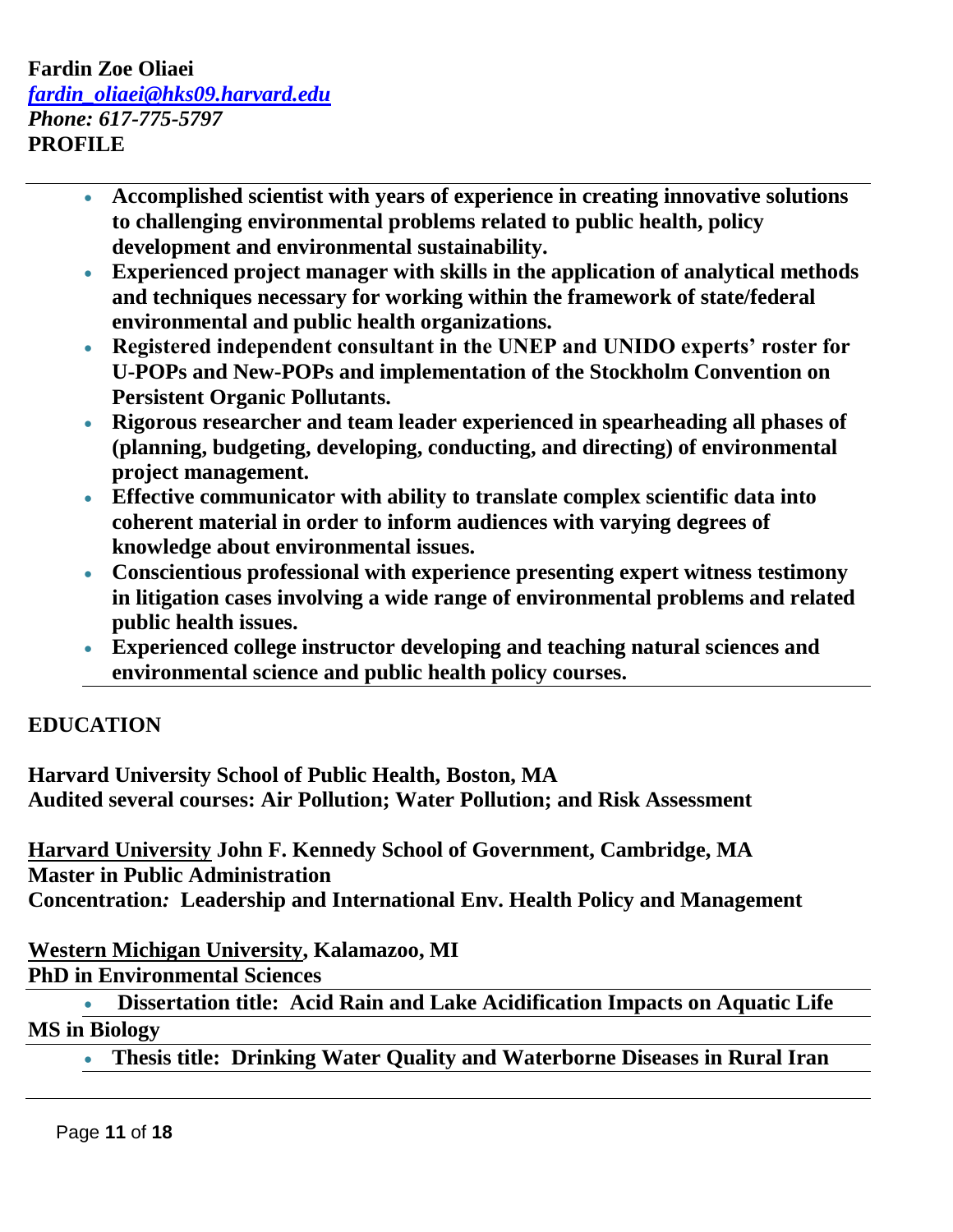## **PROFESSIONAL EXPERIENCE**

**Cambridge Environmental Consulting, LLC., Boston, MA 2006 - Present Senior Scientist and President** 

- **"Visiting Professor" at the Iranian National Institute of Oceanography (INIO) conducted training workshops for INIO staff/scientist and coastal management professionals on the policy aspects of coastal zone management and its implications. The training was tailored to the local cultural characteristics, government structure, resource integrity, and management needs of the country (2012).**
- **Invited by the Iranian Governor's Officials to visit and evaluate the environmental impacts of a historically contaminated site caused by the largest landfill located near the Caspian Sea. Developed an integrated solid waste management plan for implementation, including an assessment of all environmental risks, and the development of mitigation efforts required to minimize the adverse impacts on Public health and the environment (2012).**
- **Participated and presented two papers at Dioxin 2010 - 30th International Symposium on Halogenated Persistent Organic Pollutants (POPs) on 1) Presence of PBDEs in Minnesota Landfills – Environmental Releases and Exposure Potential, and 2) Investigation of PFOS/PFCs Contamination from a PFC Manufacturing Facility in Minnesota – Environmental Releases and Exposure Risks (2010).**
- **Chaired the "New POPs" Section (Implication of Stockholm Convention of New POPs) of the11th International HCH and Pesticide Forum, Cabala, Azerbaijan (2012).**
- **Serve as expert witness in environmental litigation pertaining to release of industrial toxic contaminants.**
- **Conduct evaluations of toxic contaminants (including New POPs) and use dispersion modeling (groundwater, surface water, soils and air) to evaluate contaminants' environmental impacts and public health risks.**
- **Review and evaluate EPA documents related to the issuance of new source National Pollutant Discharge Elimination System (NPDES) permits to industrial activities.**

**Women's Environmental Institute (WEI), St. Paul, MN 2006 - 2012 Principal Scientific Consultant** 

 **Served as a WEI Board Member and later, as the principal scientific consultant, developed environmental justice education program to promote environmental**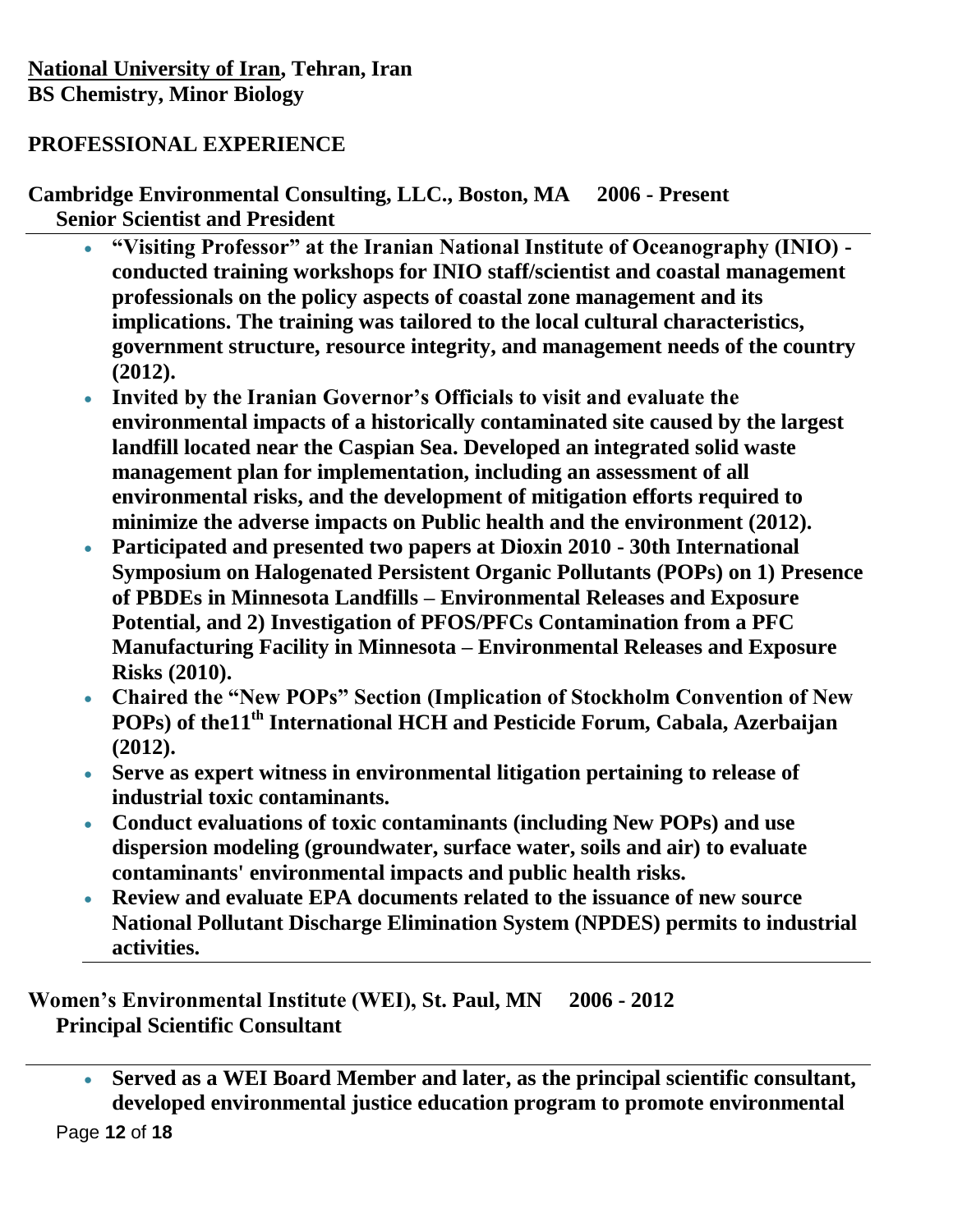**awareness, sustainability, and health disparity.**

- **Directed and managed projects on environmental issues related to public health and environmental quality.**
- **Analyzed the effectiveness and efficiency of existing environmental and public health programs for the implementation and administration of programs best fit the affected communities. Identified and presented to public policy makers the problems affecting concerned communities.**
- **Evaluated the impact of toxic pollutants on the growth and development of exposed children. Developed multimedia outreach programs to inform families about toxic exposure and consequences.**
- **Developed culturally specific environmental training and educational seminars for exposed communities through different radio stations and newspapers.**

**Mote Marine Laboratory, Sarasota, FL 2007- 2008 Associate Scientist** 

- **Designed health risk assessment framework to evaluate potential exposure pathways and toxicity effects of contaminants in Florida manatees. Contributed to development of research proposals.**
- **Evaluated public and environmental regulatory policies and proposed effective mitigation tools**

**Minnesota Pollution Control Agency (MPCA), St. Paul, MN 1999 - 2006 Senior Scientist, Project Manager, and Emerging Contaminants Program Coordinator** 

- **Developed policy, program analysis methods, and multimedia strategy to assess health impact of toxic chemicals.**
- **Initiated and led the Emerging Contaminants Program for the competent authority (MPCA).**
- **Prepared Environmental Impact Assessments (EIS) for major projects in MN and communicated the results, including the potential social, and economic impacts of these projects with authorities and public.**
- **Represented the MPCA as a scientific expert, liaison, and critical state contact in the PCBs, Dioxin, and emerging contaminants activities of the US EPA, Great Lakes Binational Strategy (GLBNS) and in other related national and international programs.**
- **Worked closely with diverse array of clientele and stakeholders (federal and state governments, industry, grass root organizations, affected communities, and the state legislators) to develop progressive environmental policies and educational materials.**
- **Presented at international conferences and gave presentations regarding**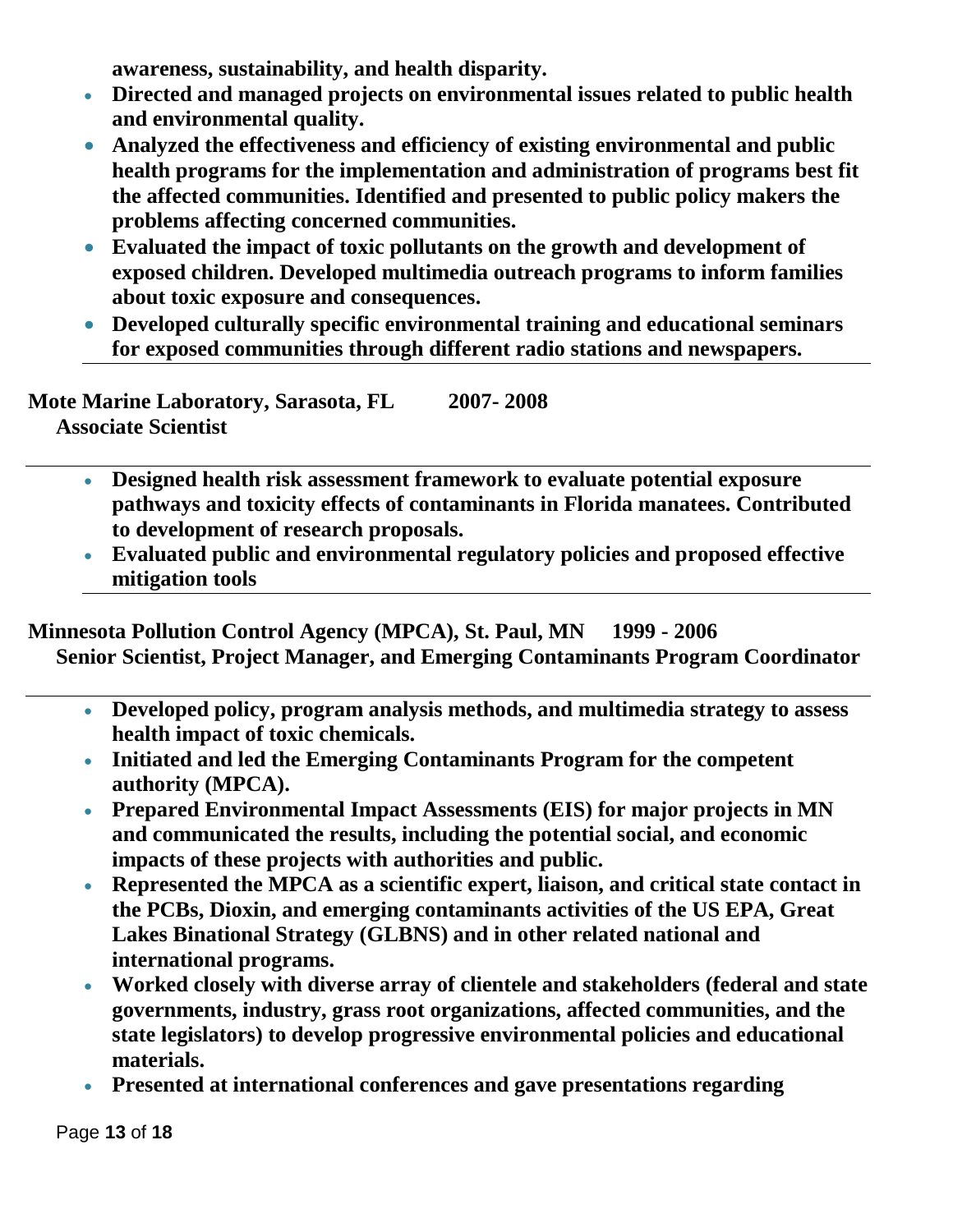**environmental issues in public meetings, legislative hearings and governmental agencies.**

- **Managed contracts and secured federal/state grants and awards for health impacts of contaminant in Minnesota.**
- **Developed statewide air toxics monitoring/bio-monitoring network using mass balance and integrated air exposure-effect models.**
- **As the technical coordinator and MPCA liaison, built partnership between PCA and other sister agencies (MN Department of Health, MN Department of Natural Resources, and MN Department of Agriculture), USA EPA, and MN university researchers for ongoing efforts to identify, evaluate, control, regulate, and reduce the emerging pollutants with endocrine disruptive characteristics (PFOS and PFOA, PBDEs, and pharmaceuticals).**
- **Assessed the current regulations and programs already in place that may be addressing reduction of toxic contaminants of concern, identified unregulated emerging contaminants of greatest potential risk to human health and the MN environment, rationale of why these contaminants need to be regulated.**

## **TEACHING EXPERIENCE**

**Teach biology, chemistry, environmental science, health and policy-related courses (Elements of Health and Wellness, Foundations of Research, Public Policy Planning and Implementation), part-time at:**

- **University of Phoenix – Adjunct Faculty Boston, MA2010 - Present**
- **Regis College – Adjunct Professor Weston, MA 2012 - 2013**
- **Hamline University – Adjunct Assistant Professor St. Paul, MN 2002 - 2003**
- **St. Paul College – Adjunct Assistant Professor St. Paul, MN 1998 - 2002**
- **Inver Hills Community College – Adjunct Faculty St. Paul, MN 1996 - 2002**
- **Minnesota Department of Corrections Various locations 1998 - 2000**
- **Normandale Community College – Adjunct Faculty Bloomington, MN1990 - 1998**
- **Northland College – Assistant Professor Ashland, WI 1986 - 1989**
- **Western Michigan University – Teaching Assistant Kalamazoo, MI 1980 - 1985**

## **PROFESSIONAL AFFILIATIONS**

 **Member, PCB Elimination Network (PEN) of the Stockholm Convention 2011 - Present**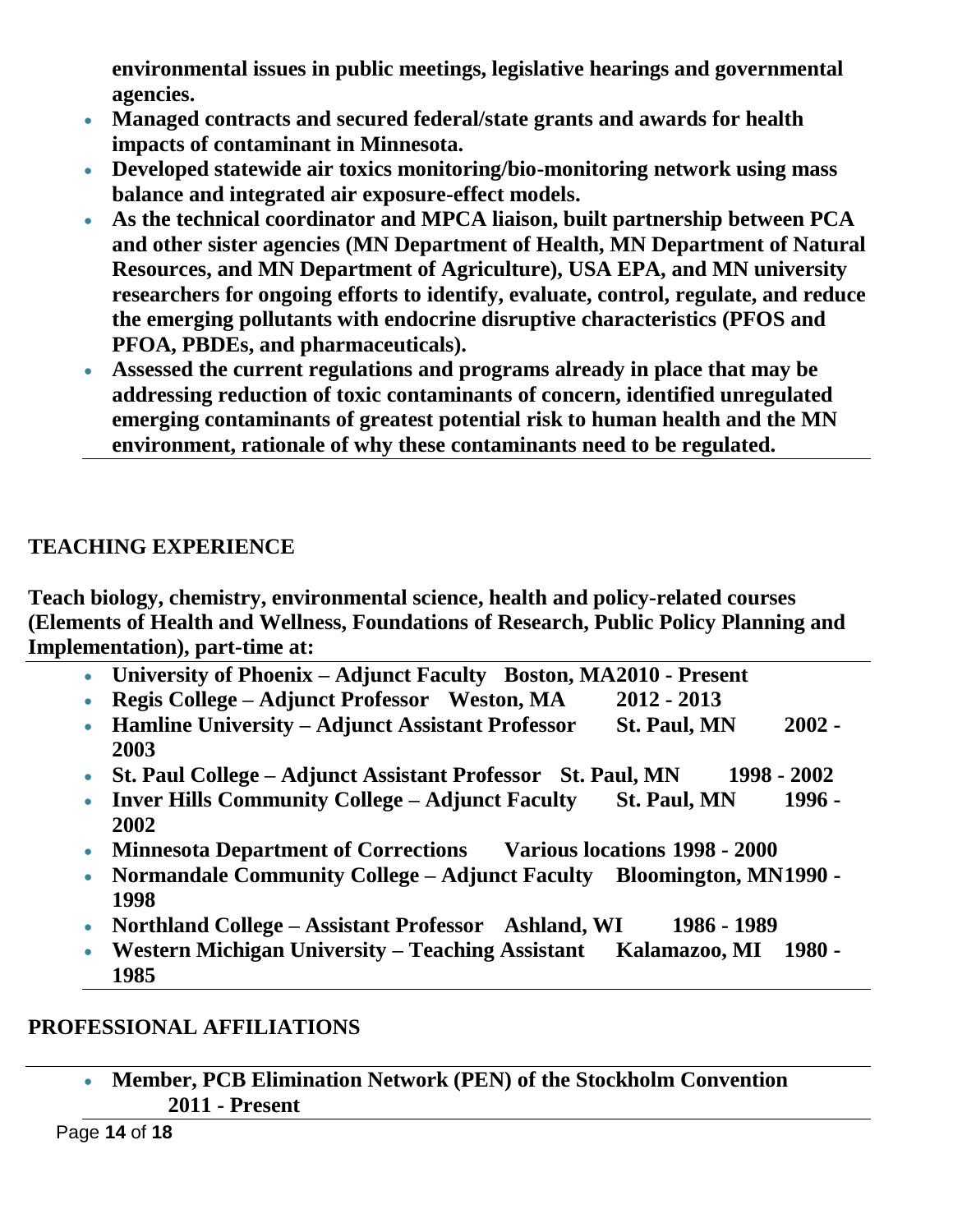- **Member, Society of Environmental Toxicology and Chemistry 1990 - Present**
- **Member, Board of Directors, Women's Environmental Institute 2003 - Present**
- **Member, Aquatic Biogeochemistry Research Group, Harvard University,**

**Harvard School of Public Health (HSPH) 2010 - 2012**

- **Member, American Chemical Society 1992 - 2010**
- **Member, Air and Waste Management Association 1998 - 2010**

## **LANGUAGE SKILLS**

## **Fluent in English and Farsi (Persian)**

## **PUBLICATIONS**

- Brambilla, G., d'Hollander, W. Oliaei, F., Stahl, T., and Weber, R. Pathways and factors for food safety and food security at PFOS contaminated sites within a problem based learning approach, Accepted for publication at Chemosphere, 2014.
- Oliaei, F., Weber, R., Watson, A., and Kriens, D. Review of Environmental Releases and Exposure Risk of PFOS/PFAS Contamination from a PFOS Production Plant in Minnesota. Environmental Science and Pollution Research, 2013.
- Oliaei, F., Weber, R., and Watson, A. Landfills and Wastewater Treatment Plants as Sources and Reservoir of Polybrominated Diphenyl Ether (PBDE) Contamination. Environmental Science and Pollution Research, 2012.
- Weber, R., Watson, A., and Oliaei, F. *The Stockholm Convention Listing of New POPs – Implications and Follow Up Activities.* 11<sup>th</sup> International HCH and Pesticide Forum, Cabala, Azerbaijan, 2011.
- Oliaei, F., Weber, R., and Watson, A. *Landfills and Wastewater Treatment Plants as Sources of Polybrominated Diphenyl Either (PBDE) Contamination.* 11<sup>th</sup> International HCH and Pesticide Forum, Cabala, Azerbaijan, 2011.
- Oliaei, F., Weber, R., and Watson, A. Contamination of Drinking Water and the Environment by Production and Industrial Use of Perfluoroalkyl Compounds (PFCs). 11<sup>th</sup> International HCH and Pesticide Forum, Cabala, Azerbaijan, 2011.
- Weber, R., Watson, A., Forter, M., and Oliaei, F. *Persistent Organic Pollutants and Landfills – A Review of Past Experiences and Future Challenges.* Journal of Waste Management & Research, 29(1), 107-121, 2011.
- Oliaei, F., Weber, R., and Watson, A. *Presence of PBDEs in Minnesota Landfills – Environmental Releases and Exposure Potential.* Organohalogen Comp. 72, 1346-1349, 2010. http://www.dioxin20xx.org/pdfs/2010/10-1509.pdf
- Oliaei, F, Kriens, D, and Weber, R. *Investigation of PFOS/PFCs Contamination from a PFC Manufacturing Facility in Minnesota – Environmental Releases and Exposure Risks.* Organohalogen Comp. 72, 1338-1341, 2010. http://www.dioxin20xx.org/pdfs/2010/10-1507.pdf.
- Oliaei (2010), *Update on PFC Investigation and Health Risks,* [http://www.w-e-i.org/update-pfc](http://www.w-e-i.org/update-pfc-investigation-and-health-risks-fardin-oliaei-2010)[investigation-and-health-risks-fardin-oliaei-2010](http://www.w-e-i.org/update-pfc-investigation-and-health-risks-fardin-oliaei-2010)
- Oliaei, F., and Kriens, D. *Environmental Releases of Perfluoroalkyl compounds from Two Landfills at the PFOS/PFC Production Site in Minnesota.* EPA – PFAA Day III, 2010.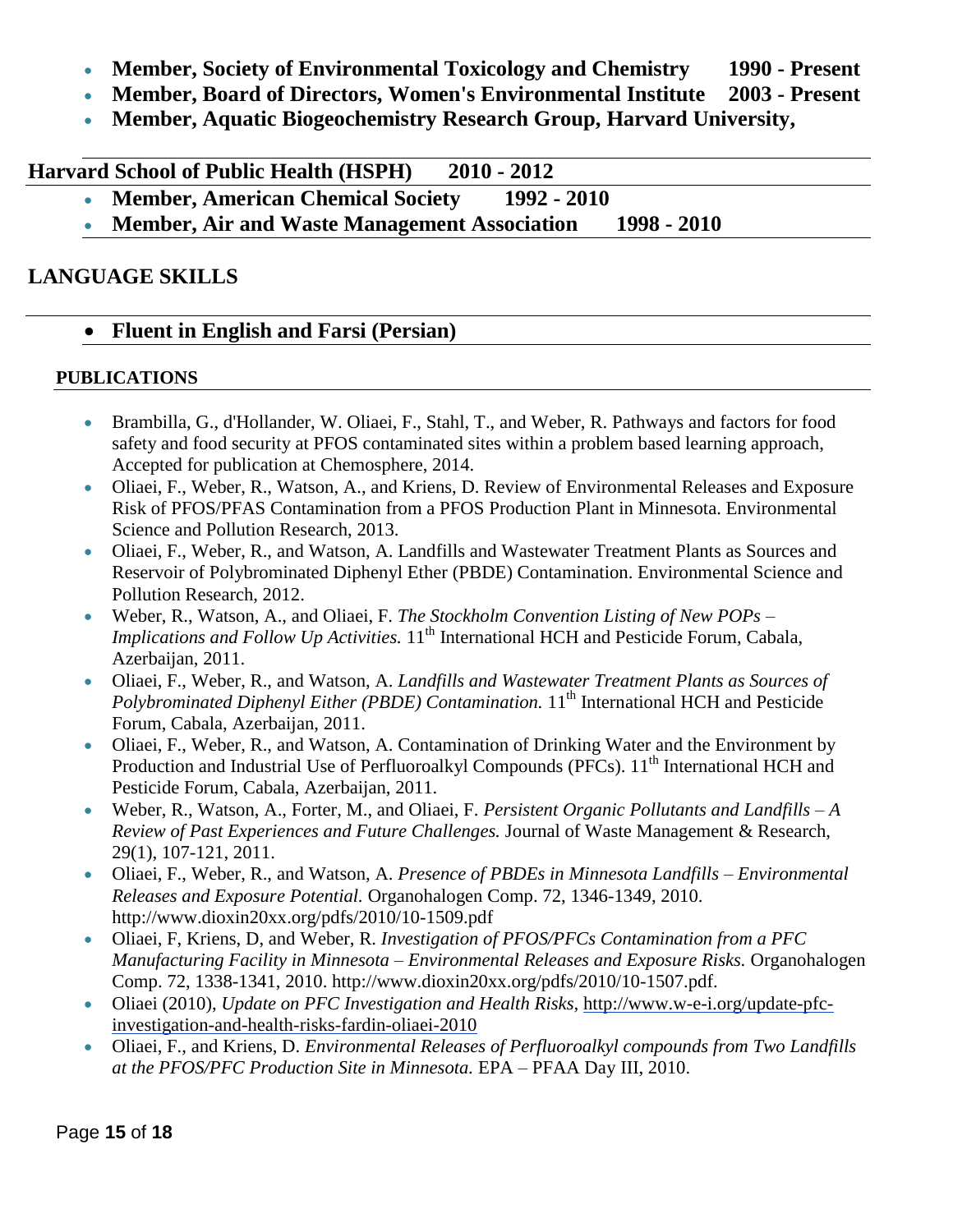- Oliaei, F., and Kriens, D. *Discovery of PFOS/PFC Contamination in Fish Near a PFOS/PFC Manufacturing Plant in Minnesota.* EPA – PFAA Day III, 2010.
- Oliaei, F., Kriens, D., and Kessler, K. *Perfluorochemical (PFC) Investigation in Minnesota: Phase One.* Minnesota Pollution Control Agency (MPCA). Legislative Report 2006. (79 pages).
- Oliaei, Fardin. *The presence and Distribution of Perfluorochemicals (PFCs) in Minnesota.* The EPA, Federal-State Toxicology and Risk Analysis Committee Meeting (FSTRAC), 2005.
- Oliaei, Fardin. *Flame Retardant: Polybrominated Diphenyl Ethers (PBDEs) in Minnesota.*  Minnesota Pollution Control Agency (MPCA). Legislative Report 2005. (34 pages).
- Oliaei, Fardin. *The Presence and Distribution of PBDEs in MN's Landfills, Wastewaters and the Environment.* Minnesota Pollution Control Agency (MPCA). Annual Report of the Closed Landfill Program (CLP). 2004
- Oliaei, F., and Hamilton, C. *PBDE congener profiles in fish with different feeding behaviors from major rivers in Minnesota.* Organohalogen Comp. 64, 356-359, 2003.
- Oliaei, F., King, P., and Phillips, L. *Occurrence and Concentrations of Polybrominated Diphenyl Ethers (PBDEs) in Minnesota Environment.* Organohalogen Comp. 58, 185-188, 2002.
- Pratt, G., Oliaei, F., Wu, C., Palmer, K., and Fenske, M. *An Assessment of Air Toxics in Minnesota.*  Environmental Health Perspective. 108(9), 815-825, 2002.
- Oliaei, Fardin. *Flame Retardants: Persistent, Bioaccumulative and Toxic Chemicals.* The EPA, Federal-State Toxicology and Risk Analysis Committee Meeting (FSTRAC). 2000.
- Oliaei, Fardin. *Toxic Air Pollutant Update.* Minnesota Pollution Control Agency (MPCA). 1999.
- Oliaei, Fardin. *Minnesota Air: Air Quality and Emissions Trends.* Minnesota Pollution Control Agency (MPCA). 1997, (215 pages).
- Pratt G., Gerbec, P., Livingston S., Oliaei F., Bollweg G., Paterson S., and Mackay D. *An indexing system for comparing toxic air pollutants based upon their potential environmental impacts.*  Chemosphere 27(8), 1359-1379, 1993.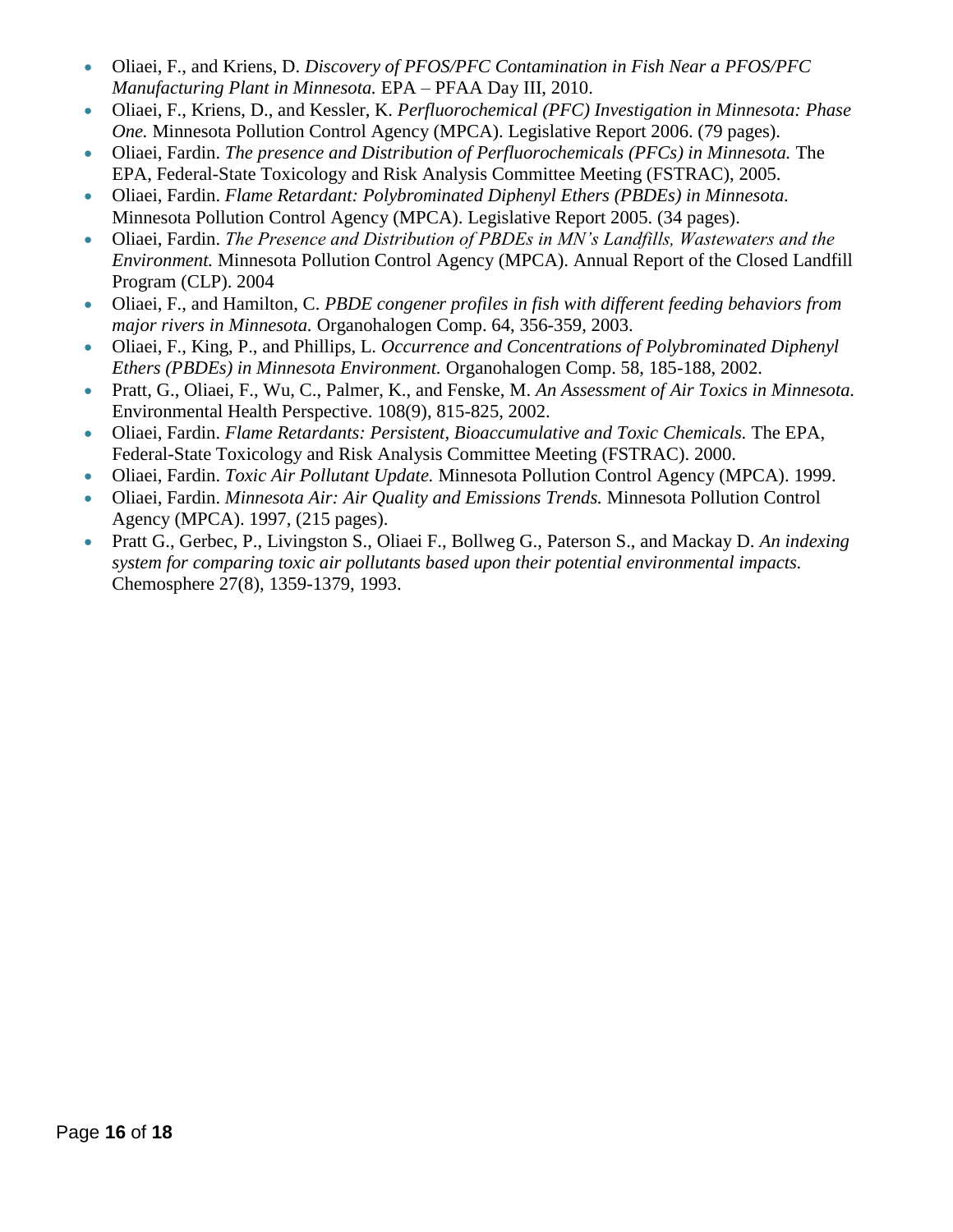4420 Holm Oak Lane (612) 701-9204

#### **AREAS OF EXPERTISE**

- Professional engineer range of civil and environmental engineering projects, and design.
- Exposure and risk assessments for human health.
- Project manager toxic contaminant cleanup projects.
- Design of water/wastewater treatment systems, hydro-geologic studies, remediation projects, stormwater control, and hazardous waste cleanups (Superfund).
- Industrial technologies and processes, pollution prevention, industrial process chemistry, and application of emerging treatment technologies to industries.
- HAZMAT trained.
- Regulatory enforcement, civil and criminal. Skilled in technical writing and presentation, and negotiation. Knowledge of federal and state environmental regulatory programs.
- Global water scarcity problems, environmental policy and justice, climate change impacts, energy, and engineering economic analysis.
- Modeling exposure and risk of chemicals, including disinfection byproducts and contaminants in drinking water supplies.

#### **EDUCATION**

## HARVARD UNIVERSITY, Cambridge, MA

Sc.D. Environmental Health Concentration - Exposure Sciences

HARVARD UNIVERSITY, Cambridge, MA M.S. Environmental Health

UNIVERSITY OF IOWA, Iowa City, Iowa. M.S. Environmental Engineering

UNIVERSITY OF IOWA, Iowa City, Iowa.

B.S. Sciences

AWARDS Bush Foundation Leadership Fellow 2008 U.S. EPA Civil and Criminal Investigation Award Harvard University Andelot Scholarship Harvard University Water Initiative Fellow

### **PROFESSIONAL EXPERIENCE**

### *1978-2008 MINNESOTA POLLUTION CONTROL AGENCY, St. Paul, MN*

Principal Engineer

- Lead agency technical expert for water projects. Mentor to engineers, hydro-geologists, and other technical staff.
- Research projects to assess ecological and health impacts of contaminants. Evaluated emerging technologies to resolve pollution problems.
- Conducted major civil and criminal environmental investigations with MN Attorney General staff, U.S. Attorney's Office, USEPA Region V. Expert witness.
- Developed major industrial environmental permits, determined technologies required to comply. Assessed economic impact of regulations.

Page **17** of **18**